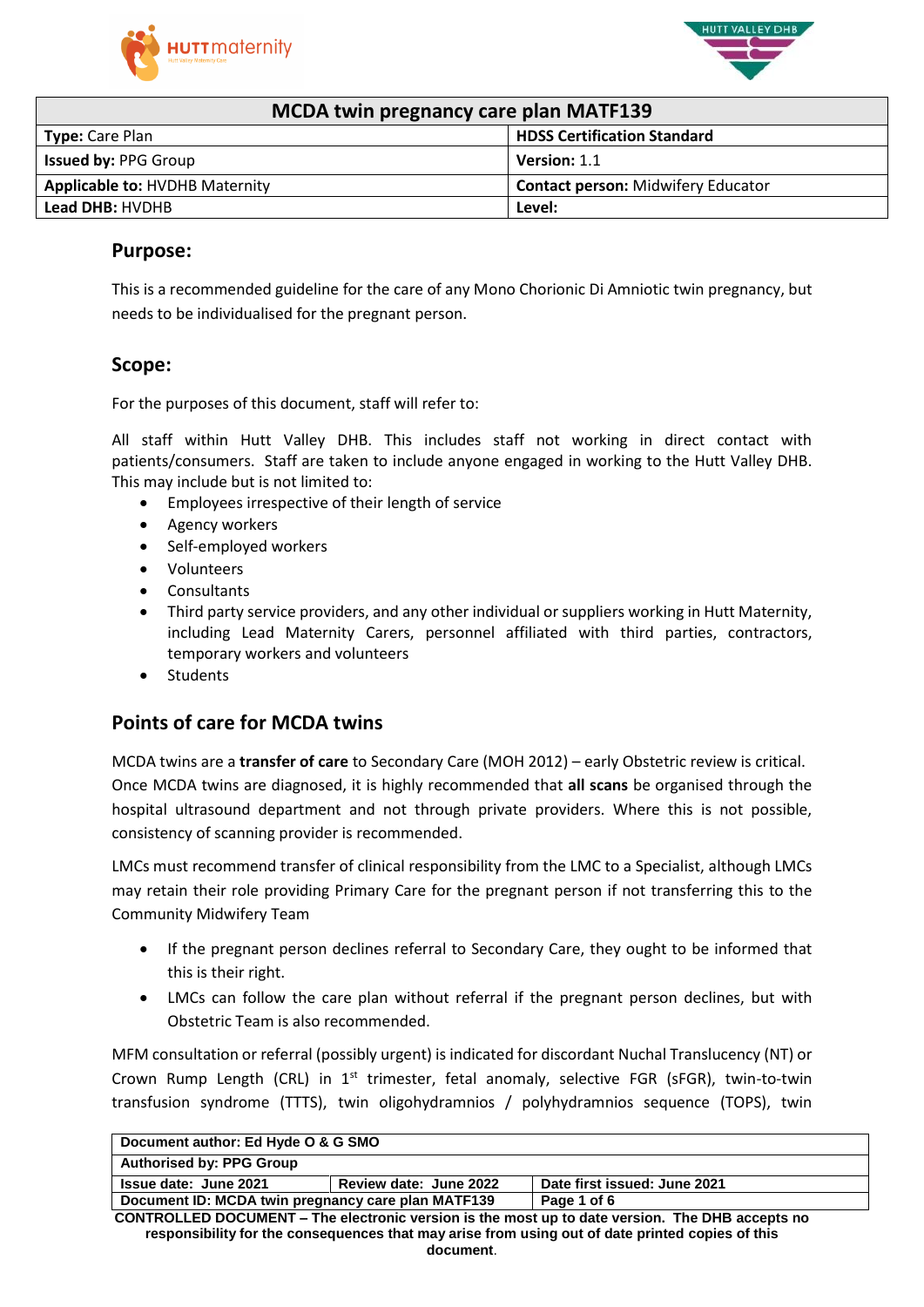



anaemia-polycythaemia sequence (TAPS), twin reversed arterial perfusion (TRAP) sequence, or fetal demise of one twin.

GROW charts are not validated for use in twin pregnancy, though can still be helpful. It is recommended to use the GROW in conjunction with non-customised ASUM biometry chart (the [Intergrow](https://srhr.org/fetalgrowthcalculator/) 21 calculator can be helpful).

| ANTENATAL CARE PLAN |                      |        |                                                                                                                                                                              |                                       |
|---------------------|----------------------|--------|------------------------------------------------------------------------------------------------------------------------------------------------------------------------------|---------------------------------------|
| <b>Week</b>         | Care<br><b>Level</b> | 図      | <b>RECOMMENDATION</b>                                                                                                                                                        |                                       |
|                     |                      | $\Box$ | Routine antenatal booking and care                                                                                                                                           |                                       |
|                     |                      | $\Box$ | Viability scan: dating, labelling of twins, chorionicity (treat as MCDA if $\frac{\text{any}}{\text{d}t}$ doubt) $\pm$<br><b>NT</b>                                          |                                       |
|                     |                      | $\Box$ | Measure pregnant person's height and weight, and create GROW chart<br>Allows correct identification of BMI<br>Allows identification of previous SGA / FGR / LBW<br>$\bullet$ |                                       |
|                     |                      | $\Box$ | Transfer of antepartum and intrapartum care to Secondary Care (LMC may retain<br>Primary Care role)                                                                          |                                       |
| <b>Booking</b>      | $1^{\circ}$          | О      | Recommend folic acid 5mg daily and iodine 150 mcg daily                                                                                                                      |                                       |
|                     |                      | $\Box$ | Consider offering aspirin 100mg daily from 12 to 36 weeks - organise through MAU                                                                                             |                                       |
|                     |                      | $\Box$ | Offer influenza vaccination at any point in pregnancy                                                                                                                        |                                       |
|                     |                      | $\Box$ | Review modifiable risk factors: cigarette smoking, recreational drug use, obesity<br>(limiting weight gain)                                                                  |                                       |
|                     |                      | $\Box$ | Review if other venous thromboembolism risk factors - if potentially ought to be<br>started on antenatal Clexane, mention this on referral (RCOG GTG 37a)                    |                                       |
| $9 - 13$            | $1^{\circ}$          | $\Box$ | Offer MSS 1 combined screening (recommend NT scan even if declines as increased<br>risk of fetal anomaly)                                                                    |                                       |
| $12 - 14$           | $2^{\circ}$          | □      | Secondary care review and pregnancy care plan to be made                                                                                                                     |                                       |
| $14 - 20$           | $1^{\circ}$          | $\Box$ | Offer MSS 2 combined screening (if not done MSS 1)                                                                                                                           |                                       |
| 16                  | $2^{\circ}$          | $\Box$ | Scan: growth, SDP & UA PI                                                                                                                                                    | <b>Obstetric ANC clinic</b><br>review |
| 18                  | $2^{\circ}$          | $\Box$ | Scan: growth, SDP & UA PI                                                                                                                                                    | <b>Obstetric ANC clinic</b><br>review |
| 20                  | $2^{\circ}$          | $\Box$ | Anatomy scan: growth, SDP, UA PI, MCA PSV ± TV<br>cervical length                                                                                                            | <b>Obstetric ANC clinic</b><br>review |
| 22                  | $2^{\circ}$          | $\Box$ | Scan: growth, SDP, UA PI & MCA PSV                                                                                                                                           | <b>Obstetric ANC clinic</b><br>review |
| 24                  | $2^{\circ}$          | $\Box$ | Scan: growth, SDP, UA PI & MCA PSV & fetal echo                                                                                                                              | <b>Obstetric ANC clinic</b><br>review |
| 24-30               | $1^{\circ}$          | $\Box$ | Offer antenatal referral to Lactation Consultant                                                                                                                             |                                       |
| 26                  | $2^{\circ}$          | □      | Scan: growth, SDP, UA PI & MCA PSV                                                                                                                                           | <b>Obstetric ANC clinic</b><br>review |

| Document author: Ed Hyde O & G SMO                                |                        |                              |
|-------------------------------------------------------------------|------------------------|------------------------------|
| <b>Authorised by: PPG Group</b>                                   |                        |                              |
| <b>Issue date: June 2021</b>                                      | Review date: June 2022 | Date first issued: June 2021 |
| Document ID: MCDA twin pregnancy care plan MATF139<br>Page 2 of 6 |                        |                              |

**CONTROLLED DOCUMENT – The electronic version is the most up to date version. The DHB accepts no responsibility for the consequences that may arise from using out of date printed copies of this document**.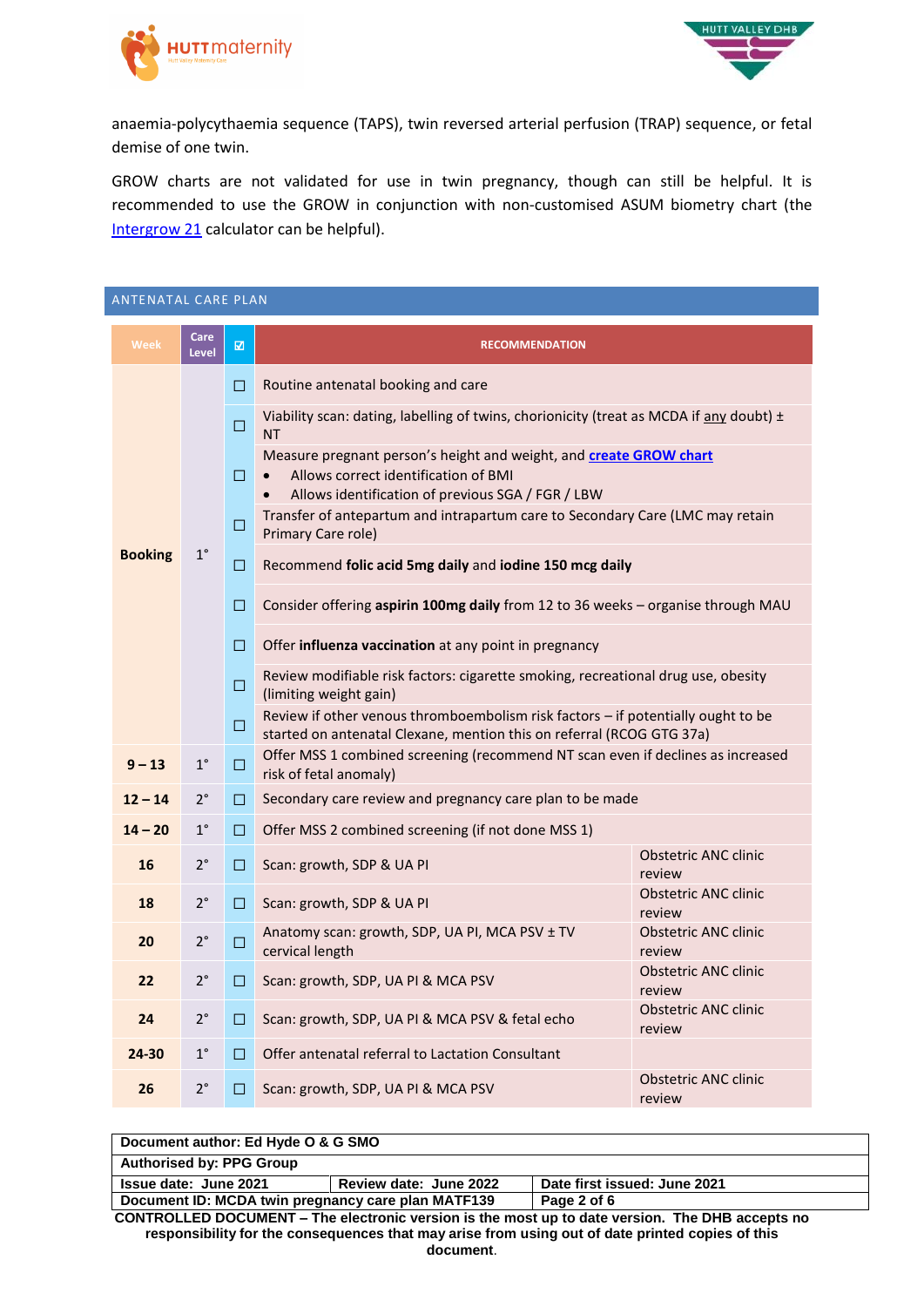



| $26 - 28$ | $2^{\circ}$ | П      | Glucose tolerance test (not Polycose) recommended                                                            |                                |
|-----------|-------------|--------|--------------------------------------------------------------------------------------------------------------|--------------------------------|
| 28        | $2^{\circ}$ | П      | Scan: growth, SDP, UA PI & MCA PSV                                                                           | Obstetric ANC clinic<br>review |
|           |             | $\Box$ | Offer pertussis vaccination                                                                                  |                                |
| $28 - 32$ | $2^{\circ}$ | □      | Birth plan – three-way consultation with pregnant person, obstetric team and<br><b>LMC/Hospital Midwives</b> |                                |
| 30        | $2^{\circ}$ | $\Box$ | Scan: growth, SDP, UA PI & MCA PSV                                                                           | Obstetric ANC clinic<br>review |
| 32        | $2^{\circ}$ | $\Box$ | Scan: growth, SDP, UA PI & MCA PSV                                                                           | Obstetric ANC clinic<br>review |
| 34        | $2^{\circ}$ | П      | Scan: growth, SDP, UA PI, MCA PI & MCA PSV                                                                   | Obstetric ANC clinic<br>review |
| 36        | $2^{\circ}$ | □      | Scan: growth, SDP, UA PI, MCA PI & MCA PSV                                                                   | Obstetric ANC clinic<br>review |
| 36        | $2^{\circ}$ | □      | Recommend birth - induction of labour or caesarean birth as indicated (aim birth by<br>37 weeks)             |                                |

#### CALCULATING GROWTH DISCORDANCE

Big EFW − Small EFW  $\overline{Big~EFW}$   $\times$  100 = % Growth Disrecpancy

### **≥25% discrepancy is statistically significant for selective fetal growth restriction (sFGR)**

### **sFGR needs an urgent discussion ± referral to MFM**

#### SHORTENED CERVIX

Offering vaginal progesterone (**Utrogestan 200mg PV at night** – needs PHARMAC Special Authority) to asymptomatic women with a twin pregnancy and a cervix <25mm on transvaginal ultrasound scan, reduced the risk of preterm birth occurring at <30 and <35 weeks, neonatal mortality and some measures of neonatal morbidity, without any demonstrable deleterious effects on childhood neurodevelopment. (Romero 2017)

| <b>MODE OF BIRTH</b> |                                    |                                                                                |
|----------------------|------------------------------------|--------------------------------------------------------------------------------|
|                      | <b>Vaginal birth recommended</b>   | Leading / presenting twin is cephalic                                          |
|                      | <b>Caesarean birth recommended</b> | Leading twin is non-vertex,<br>sFGR, especially if leading twin is the smaller |

### BIRTH PLAN

Birth plan needs to be carefully discussed and documented antenatally by both Obstetric and Midwifery staff.

Establish whether LMC wishes to be involved in birth.

Offer early epidural, as it is useful if internal manoeuvres are required for the birth of the second twin (more common if second twin non-vertex) or needs an urgent caesarean birth (more likely to need a general anaesthetic if no epidural).

Support the decision of pregnant people who do not opt for an epidural in labour

Inform the pregnant person of 4% risk of needing caesarean birth for second twin following vaginal birth for the first (Barrett 2013).

| Document author: Ed Hyde O & G SMO                                                                     |                        |                              |
|--------------------------------------------------------------------------------------------------------|------------------------|------------------------------|
| <b>Authorised by: PPG Group</b>                                                                        |                        |                              |
| Issue date: June 2021                                                                                  | Review date: June 2022 | Date first issued: June 2021 |
| Document ID: MCDA twin pregnancy care plan MATF139<br>Page 3 of 6                                      |                        |                              |
| <b>CONTROLLED DOCUMENT – The electronic version is the most up to date version. The DHB accepts no</b> |                        |                              |

**CONTROLLED DOCUMENT – The electronic version is the most up to date version. The DHB accepts no responsibility for the consequences that may arise from using out of date printed copies of this document**.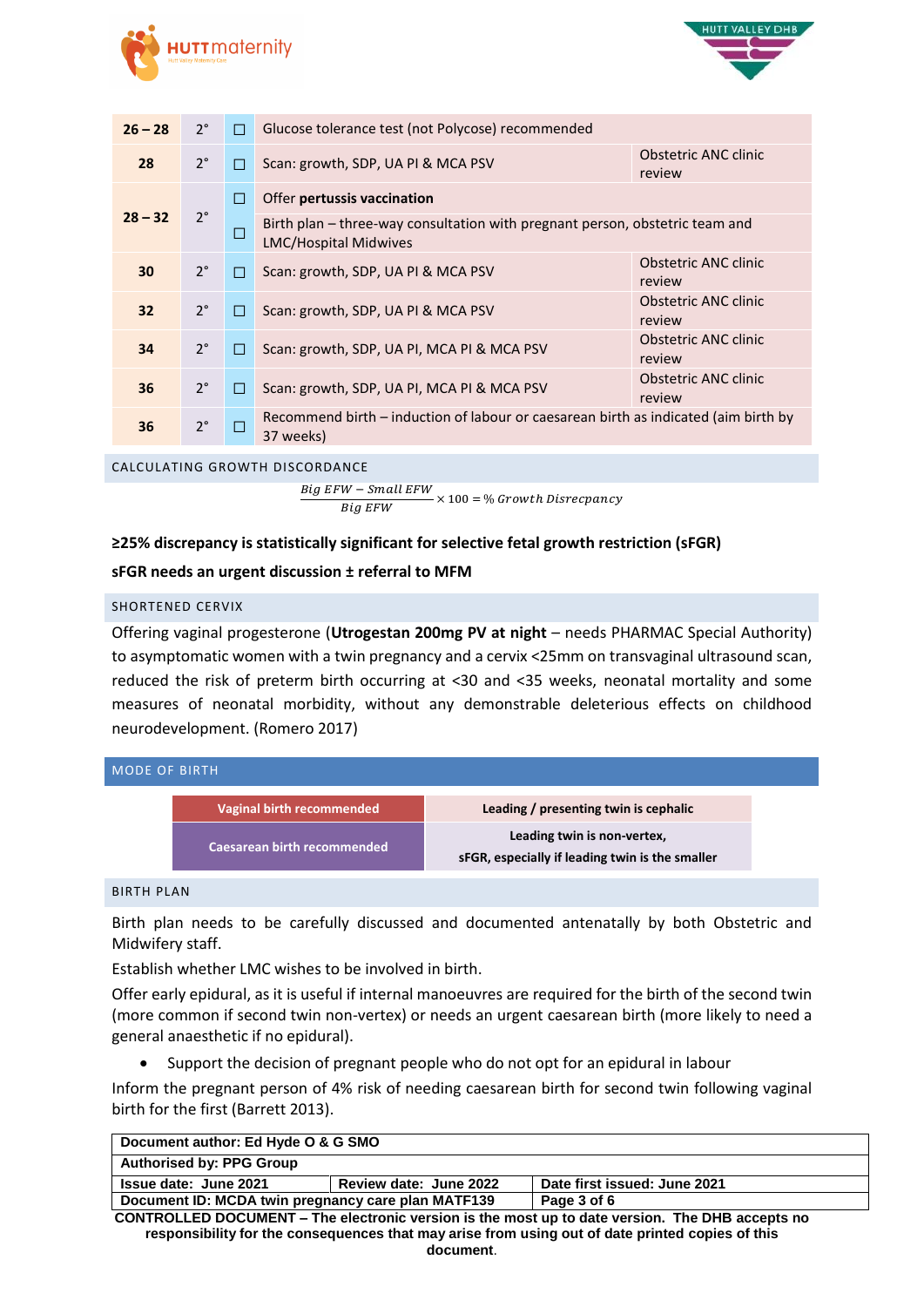



### INTRAPARTUM CARE

Inform on-call **Obstetric RMO,** Anaesthetic Registrar and Theatre Co-ordinator on admission (and liaise with **Obstetric SMO**).

Inform on-call **Paediatric Registrar** on admission, and ensure SCBU beds are available.

IV access on admission, and send FBC and Group & Hold.

If unsure about fetal presentation, confirm with bedside ultrasound scan.

Ensure roles for Obstetric and Midwifery staff are discussed and agreed:

- As person under Secondary Care and labour care should be overseen by Obstetric staff
- Midwifery labour care can be provided by LMC midwife with Core Midwifery support, or by Core Midwives alone
- One-to-one midwifery intrapartum care advised

Continuous intrapartum care recommended – approx. 2% risk of acute intrapartum TTTS: Immediate delivery indicated if signs of this occurring. Acute TTTS is difficult to detect and signs of hypoxia should be acted upon immediately

A sinusoidal rhythm, presents in some, but not all, cases of fetal anaemia

### **If a CTG becomes abnormal for one or both twins, contact ACMM and obstetric registrar (not SHO) or SMO immediately.**

### AT FULLY DILATED

Inform **Obstetric RMO and SMO.**

**Paediatric RMO** and **SCBU nurse** attendance at birth indicated for all monochorionic twin births, irrespective of mode of delivery.

Inform t**heatre co-ordinator** and a**naesthetic registrar** in case need urgent transfer to theatre (consider doing this earlier in labour too).

Prepare room for birth, including two resuscitaires, ultrasound scanner in room, oxytocin augmentation preparation.

#### BIRTH OF SECOND TWIN

**Obstetric SMO** to be present on Birthing Suite prior to birth of first twin if possible, or as soon afterwards as safely possible.

After birth of first twin, options include stabilising the lie of the second twin until engaged; ARM if cephalic; ECV or IPV if appropriate; breech extraction if in non-vertex lie.

Recommended to monitor fetal heart rate of the second twin using continuous CTG.

Expedite the delivery of the second twin if concerns about fetal distress – by caesarean if needed.

The interval between birth of the two twins is determined by the wellbeing of the second twin:

- If there are concerns with the CTG birth needs to be expedited
- Oxytocin for augmentation is appropriate to stimulate effective contractions in order to minimise the inter-twin birth interval

| Document author: Ed Hyde O & G SMO                                                              |                        |                              |
|-------------------------------------------------------------------------------------------------|------------------------|------------------------------|
| <b>Authorised by: PPG Group</b>                                                                 |                        |                              |
| <b>Issue date: June 2021</b>                                                                    | Review date: June 2022 | Date first issued: June 2021 |
| Document ID: MCDA twin pregnancy care plan MATF139                                              |                        | Page 4 of 6                  |
| CONTROLLER BOCUMENT. The electronic version is the meet up to date version. The BUR accounts no |                        |                              |

**CONTROLLED DOCUMENT – The electronic version is the most up to date version. The DHB accepts no responsibility for the consequences that may arise from using out of date printed copies of this document**.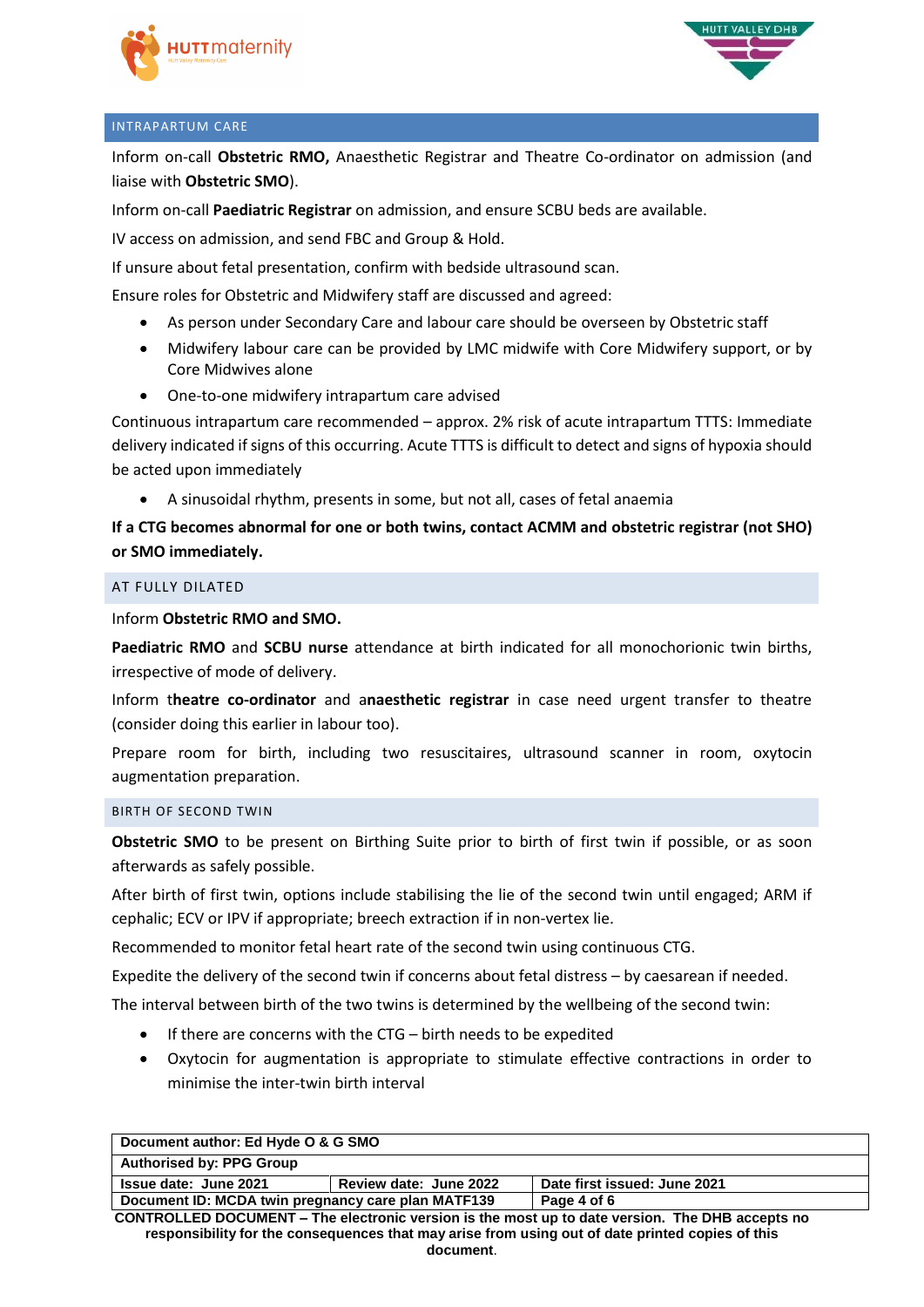



If birth needs expediting and/or baby non-vertex, consider internal podalic version (IPV) and breech extraction, or external cephalic version (ECV)

Active third stage of labour – **oxytocin 5 units IV or 10 units IM**, and consider a prophylactic **oxytocin infusion 40 units in 1000ml Normal Saline over 4 hours. Monitor for PPH.**

### CORD CLAMPING

**There is no evidence for delayed cord clamping in MCDA twins; there is a risk of acute TTTS at birth for the first twin.**

First twin – aim to clamp cord within 15 seconds due to risk of hypovolaemic shock in second twin.

Second twin – consider delayed cord clamping if baby otherwise well (use 2 x clamps for second twin).

## **References:**

Barrett J et al. A randomized trial of planned caesarean or vaginal birth for twine pregnancy. *N Engl J Med* 2013;369:1295-305 [doi](https://www.nejm.org/doi/pdf/10.1056/NEJMoa1214939)

- Khalil A etal. ISUOG Practice Guidelines: role of ultrasound in twin pregnancy. *Ultrasound Obstet Gynecol* 2016; 47: 247-263 [doi](https://www.google.com/url?sa=t&rct=j&q=&esrc=s&source=web&cd=1&cad=rja&uact=8&ved=2ahUKEwjNpL2Jv4_iAhVPU30KHSDVCXQQFjAAegQIAhAC&url=https%3A%2F%2Fwww.isuog.org%2Fuploads%2Fassets%2Fuploaded%2Fb4ce0129-a7e8-40a9-8543c4243fb7638f.pdf&usg=AOvVaw294oJk1iLKi9F_UQJni6xR)
- Ministry of Health. 2012. *Guidelines for Consultation with Obstetric and Related Medical Services (Referral Guidelines)*. Wellington: Ministry of Health [doi](https://www.health.govt.nz/system/files/documents/publications/referral-glines-jan12.pdf)

NICE Clinical Guideline 129 – Multiple pregnancy: antenatal care for twin and triplet pregnancies. 2011[. doi](https://www.nice.org.uk/guidance/cg129/resources/multiple-pregnancy-antenatal-care-for-twin-and-triplet-pregnancies-pdf-35109458300869)

Romero R et al. Vaginal progesterone decreases preterm birth and neonatal morbidity and mortality in women with a twin gestation and a short cervix: an update meta-analysis of individual patient data. *Ultrasound Obstet Gynecol* 2017;49(3):303-312 [doi](https://www.ncbi.nlm.nih.gov/pmc/articles/PMC5396280/)

Royal Australian and New Zealand College of Obstetricians and Gynaecologists C-Obs 42 Guideline – Management of monochorionic twin pregnancy. 2014. [doi](https://www.ranzcog.edu.au/RANZCOG_SITE/media/RANZCOG-MEDIA/Women%27s%20Health/Statement%20and%20guidelines/Clinical-Obstetrics/Management-of-Monochorionic-Twins-(C-Obs-42)-review-July-2017.pdf?ext=.pdf)

## **Keywords for searching:**

- 1. Monochorionic diamniotic
- 2. MCDA
- 3. Twins
- 4. Care plan

## **Informed Consent**

The right of a consumer to make an informed choice and give informed consent, including the right to refuse medical treatment, is enshrined in law and in the Code of Health and Disability Consumers' Rights in New Zealand. This means that a woman can choose to decline treatment, referral to another

**document**.

| Document author: Ed Hyde O & G SMO                                                               |                                                        |  |  |
|--------------------------------------------------------------------------------------------------|--------------------------------------------------------|--|--|
| <b>Authorised by: PPG Group</b>                                                                  |                                                        |  |  |
| Issue date: June 2021                                                                            | Date first issued: June 2021<br>Review date: June 2022 |  |  |
| Document ID: MCDA twin pregnancy care plan MATF139<br>Page 5 of 6                                |                                                        |  |  |
| CONTROLLED DOCUMENT – The electronic version is the most up to date version. The DHB accepts no  |                                                        |  |  |
| responsibility for the consequences that may arise from using out of date printed copies of this |                                                        |  |  |